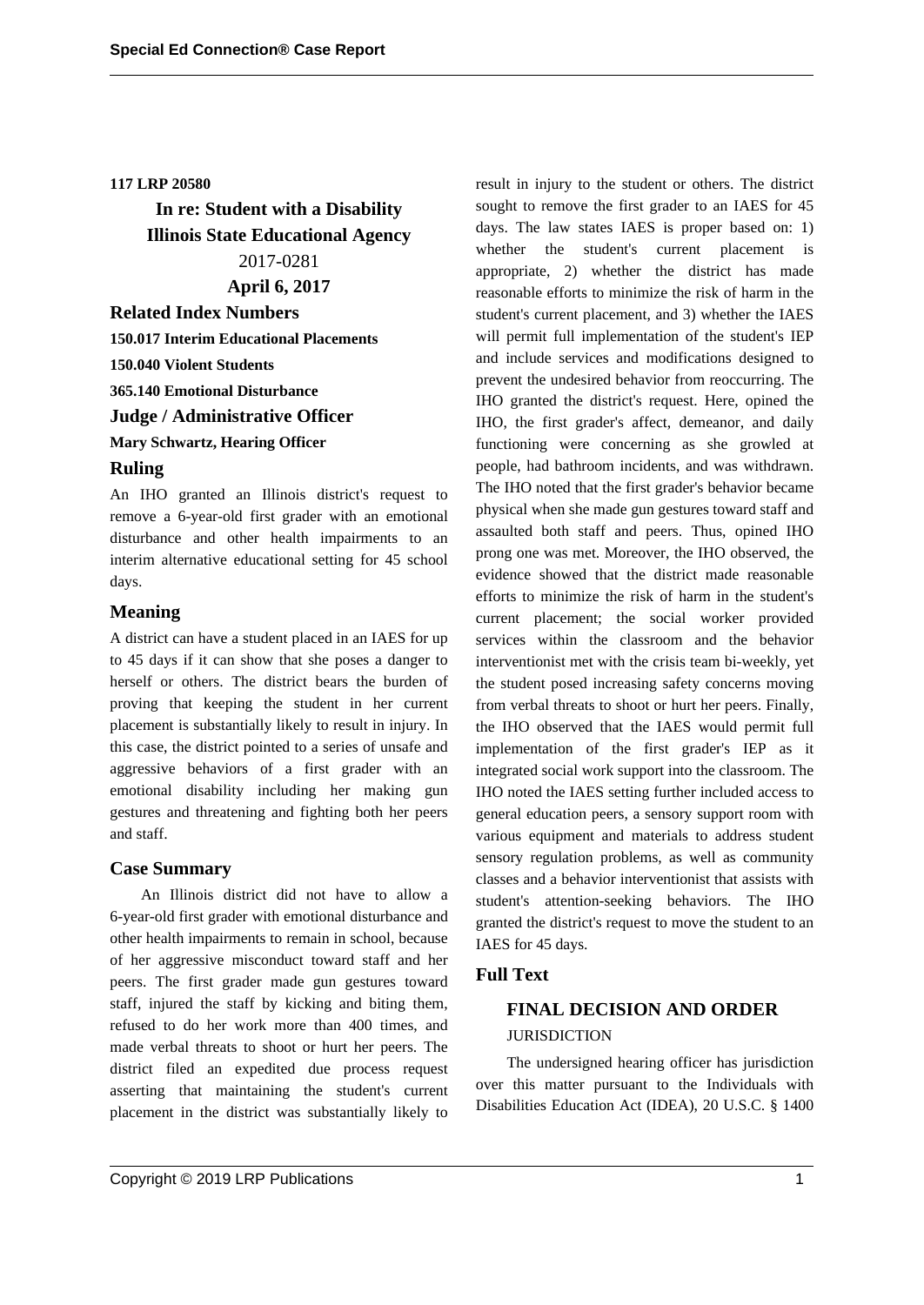et seq., the Illinois School Code, 105 ILCS 5/14-8.02a et seq.

## PROCEDURAL BACKGROUND

The district filed an expedited due process request on February 24, 2017, asserting that maintaining the student's current placement in the district is substantially likely to result in injury to the student or others.  $105$  ILCS  $5 / 14 - 8.02b(c)(ii)$ . The Illinois State Board of Education (ISBE) appointed the undersied as hearing officer on February 27'. The district is represented by

and 11111011101of IMINIMINfilliThe parent is representing herself and the student and is also working with an advocate,r. Upon appointment, the undersigned issued several preliminary Orders, including a statement of the parties' rights in this proceeding. The parties participated in mediation on March 10 but were unable to resolve the issues raised for hearing. The prehearing conference was held by telephone conference call on March 13-.

The parties stipulated to the educational background, licenses, work experience, and role/responsibilities for staff who testified at the hearing. They also stipulated to the documents in the district evidence binders 1 and 2. The district stipulated to parent's documents with the exceptions noted in the district's March 21. email. The parties provided written closing statements at the conclusion of the hearing on March 24.h.

 $\mathcal{D}_{\alpha}$ 

The due process hearing was held on March 22 and 24, 2017 at the student's school. The hearing was closed, as requested by the parent. The student testified at the hearing, also at the parent's request.

The district provided a court reporter throughout the hearing. No transcript was issued prior to the date of this decision; therefore, the testimony referenced below is based on the undersigned's memory and hearing notes. In rendering this decision, the undersigned has considered all documents entered during the hearing, testimony by parties' witnesses,

the parties' closing arguments and their suggested case law, as well as independent research. This decision is issued within ten days after the hearing's conclusion, as required by Illinois law. 105 ILCS 5 /  $14 - 8.02a(g55)(5)$ .

## ISSUES AND REQUESTED REMEDIES

This expedited hearing raises one issue: whether maintaining the student in her current placement is substantially likely to result in injury to the student or to others.  $105$  ILCS  $5$  /14-8.02b(c)(ii). The district must produce substantial evidence to prove this issue. If the district meets it burden of proof on that issue, it must then show that the proposed 45-day interim alternative educational setting (IAES) is proper, based on the following factors: 1) Whether the student's current placement is appropriate; 2) Whether the district has made reasonable efforts to minimize the risk of harm in the student's current placement, including the use of supplementary aids and services; and, 3) Whether the IAES will permit full implementation of the student's IEP and includes services and modifications designed to prevent the undesired behavior from recurring. 23 Ill. Admin. Code §226.655(a), (b).

The district asks for a finding that it has met the above requirements and requests an Order placing the student in the SIM program with supports and

services a Elementary School for 45 school days. Due to the

upcoming spring break for District my students and staff, the district asks that the IAES placement begin on April 17b, when students and staff return to school. District's Closing Argument, p. 4. The district requested the hearing and has the burden of proof on all issues. Schaffer v. Weast, 126 S. Ct. 528, 539 (2005).

#### FINDINGS OF FACT

After considering all the testimonial and documentary evidence entered at hearing, as well as both parties' arguments, the undersigned makes the following factual determinations: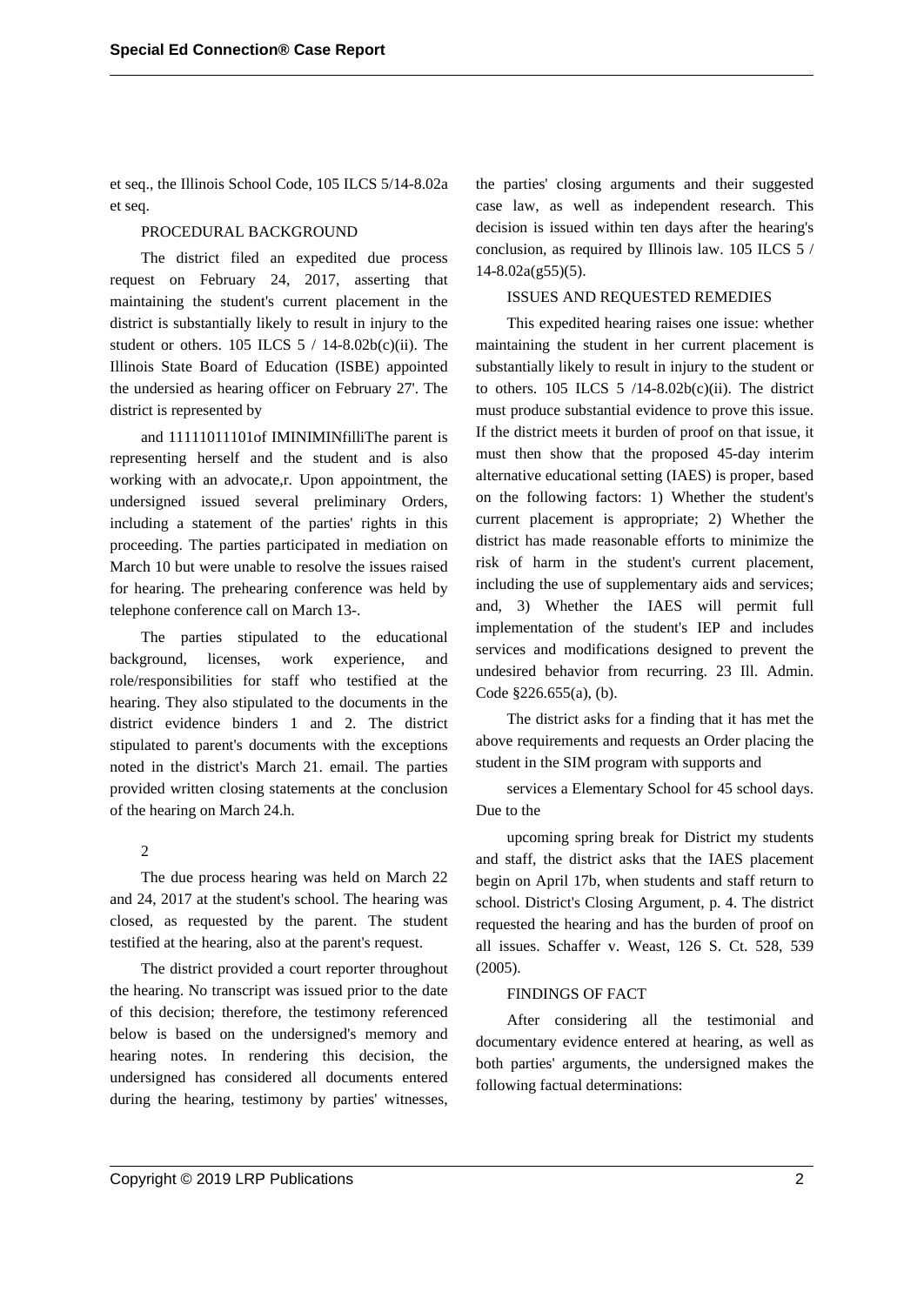3

1. The student, who is six years old, is in first grade at WallipElementary School. SD 11. Her academic skills, as measured by standardized assessments, are average to above-average: at the 75" %ile on district standardized testing; reading readiness score at the 83- %ile; and, math readiness score at the 69. %ile. PD 11, 13; See also, PD 1-16 She is eligible for special education and related services as a student with a hearing impairment, other health impairment (attention deficit/hyperactivity disorder and mixed developmental disorder), and an emotional disturbance. SD 104.

2. The student has a bilateral, moderate to mild hearing loss and wears hearing aids in both ears. PD 29. She has two sets of hearing aids, one provided by the family, and the other provided by the school. Testimony, Hearing Itinerant. The hearing itinerant regularly checks the student's hearing aids to ensure that they are working. Id. The student also uses a FM Roger listening system in the classroom. PD 29; See also, PD 26-35. The student communicates orally and also uses sign language and eye gazes to maintain communication. Testimony, Hearing Itinerant.

3. The student is in a general education classroom and receives related services. SD 54. The IEP implemented at the start of school year 2016-17 requires: direct and indirect hearing itinerant services; direct

speech / language services; consult occupational therapy services; and direct and indirect social work services. Id. Her IEP also requires a classroom aide, and special transportation. Id.

2. The IEP has numerous accommodations: hearing aids, an assisted listening device ("Roger pen"), sensory supports (weighted vest and lap pad, bean bag chair), phonemic cues as needed, teacher to face student (lip reading), behavioral supports, closed caption for videos as available, rephrasing of directions and questions, repeating directions as needed, visual /tactile cues, and preferential seating (toward the front, away from background noise and near positive peer model). SD 48.

3. The IEP includes a behavior intervention plan (BIP), which targets aggression, property destruction, and noncompliance. SD 51-53. The function of these targeted behaviors is to seek attention, escape non-preferred activities / demands / social situations, gain access to sensory stimulation, and gain access to preferred items and activities. Id. The BIP includes positive supports and a point chart with built in reinforcers. Id.

4. The IEP also includes a crisis plan, which describes the procedures that

4

must be followed when the student's behavior escalates such that she must leave the classroom or that the other students must be removed. SD 53. In such situations, a physical restraint may be used as a "last resort." Id. If the physical restraint lasts longer than 15 consecutive minutes or if repeated episodes occur in a three-hour period, alternative strategies may be used. Id. If the student is a safety risk and threat to herself or others and other interventions have not worked, alternative strategies may be used, including an assessment by SASS, assistance from emergency responders or transportation by ambulance to the hospital. Id. The parent has adamantly disagreed with this provision since its inclusion in the plan.

7. The student's August and September behavioral charts show that

although she needed short redirections throughout the day, she had few overt or continued behavioral problems, with several exceptions. SD 161, 169, 175, 178, 201, 220-223. However, since October 2016, her behavior, affect, demeanor, and daily functioning have gradually changed. She "struggles" with coping in class, transition times, and non-preferred activities. Testimony, General education teacher. Her peers are "afraid" of her, and she gets "territorial" as to who can play with whom. Id. It is hard for her "to maintain happiness all day."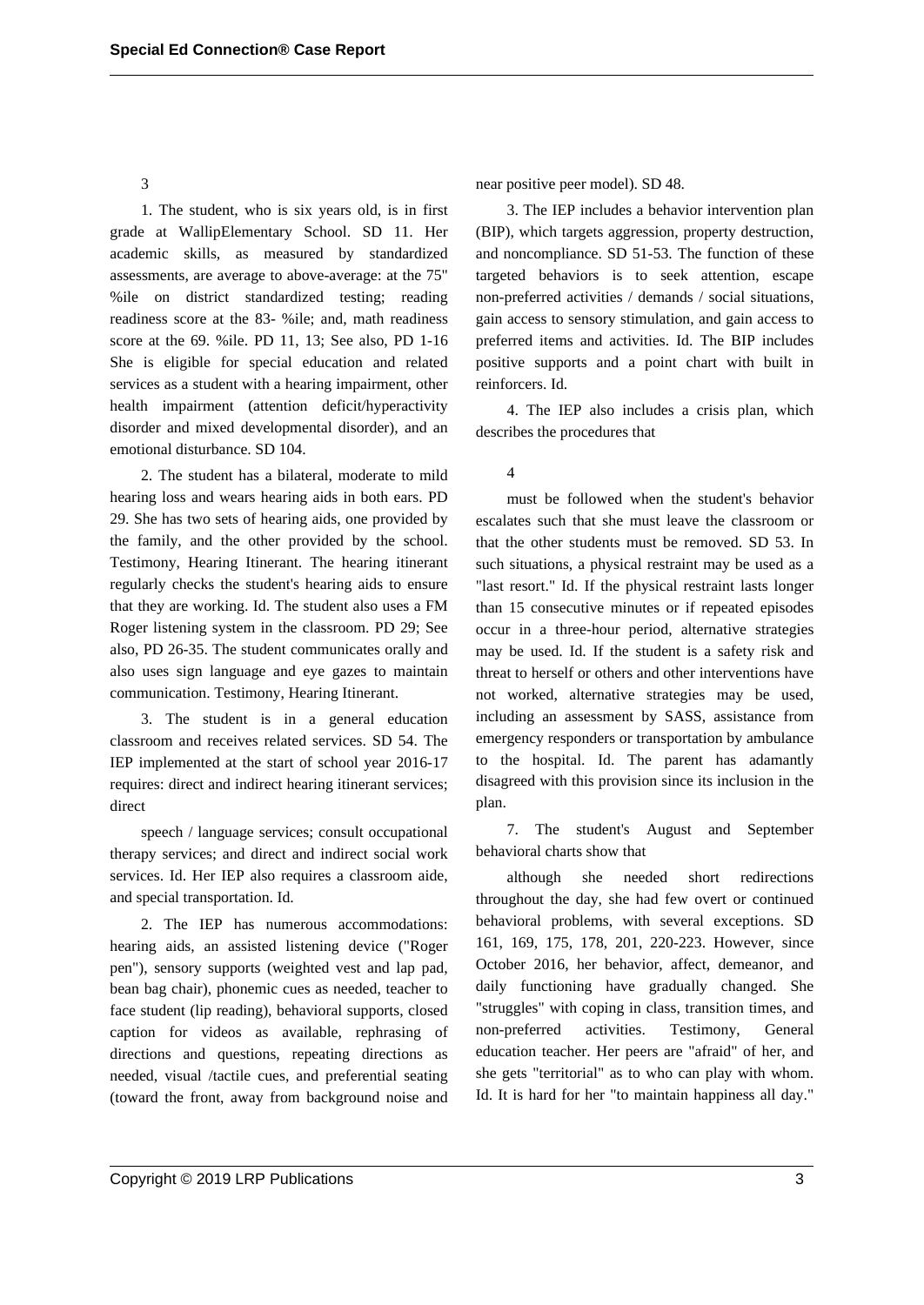Id. Her unsafe and aggressive behaviors include picking at her skin until it bleeds, crawling on the floor, growling and yelling, climbing on cabinets and window sills, and

spinning around on the teacher's chair. Id. Furniture has been removed from the classroom for everyone's protection. Id. Additionally, the other students in the class have been removed to another location three or four times in the last month because of the student's unsafe behaviors. Id. Other times, the crisis team has removed the student from the classroom. Id. The student is more defiant and aggressive and is not engaged in her schoolwork. Testimony, Classroom paraprofessional. Recently she hit other children on the playground and held their hands so they could not play. Id.

8. Supervisory and related services staff report similar significant changes in the student's affect, ability to work and remain regulated, and in her relationships with peers and school staff since October 2016. SD 98. She began sucking her thumb in school and at times shows a "huge" variation in affect within a day, going from being "overly happy" to growling at people and being withdrawn and closed off all in one day. Testimony, Behavior Interventionist. She also began having bathroom accidents and at times does not seem "connected" to others. Id. These behavioral

changes impact her peer relationships because other children do not understand her, particularly when she was aggressive. Id.

#### 5

9. The school social worker reported significant changes in the student. Although the student had made progress on her social work goals prior to October, her affect changed in October and became flat. Testimony, Social Worker. She told the social worker that she "does not feel normal and feels she will never be normal" because of her hearing aids. SD 682. She no longer wanted to go to her individual social work sessions, so the social worker provided services in the classroom. Testimony, Social Worker.

This accommodation had an added benefit of allowing the teacher and paraprofessional to observe how the social worker addressed the student's problems. Id.

10. On October 3, 2016, the student made "gun gestures and noises toward staff" after stating that she wanted to go home. SD 569, 766. Staff conducted a Risk of Harm assessment and called the mother to inform her of the incident and assessment. SD 568. Over the following days, the student became more aggressive toward staff and unresponsive to their directives. On October 12, 2016, she laid on the classroom carpet sucking her thumb and shortly thereafter walked out of the classroom, saying she did not feel well and wanted to go home. SD 576-580; 768-772. She refused to go back into the classroom and laid down on the hallway floor. Id. Staff escorted her to the office, and she hit and kicked them on the way and tried to escape. Id. When the SRT leader blocked the door, the student tried to bite her arms and legs. Id. The student did not respond to prompts for safety, so staff put her in a child control pose and transported her to the social work office to calm down. Id. In the office, she resumed kicking and trying to bite staff and was again placed in a child control hold. Id. The student was given an ice pack because her body was "very warm and heated." Id. The ice pack helped her calm down, and she was able to process the incident with staff. Id.

11. The student's behavioral problems increased in frequency and intensity throughout November. On November 1., she pushed a button used to call the school office. SD 533. When the classroom paraprofessional covered the button, the student kicked and hit her. Id. A couple weeks later, on November 16th, the paraprofessional went to the student to tell her it was time to go home. SD 534. At that time, the student was lying in a bookcase and had covered her body with a beanbag chair. Id. The student hit, bit, and scratched the paraprofessional's arms and hands. Id. Several days later, on November 21-, the student was sitting at a table with the paraprofessional after a difficult morning and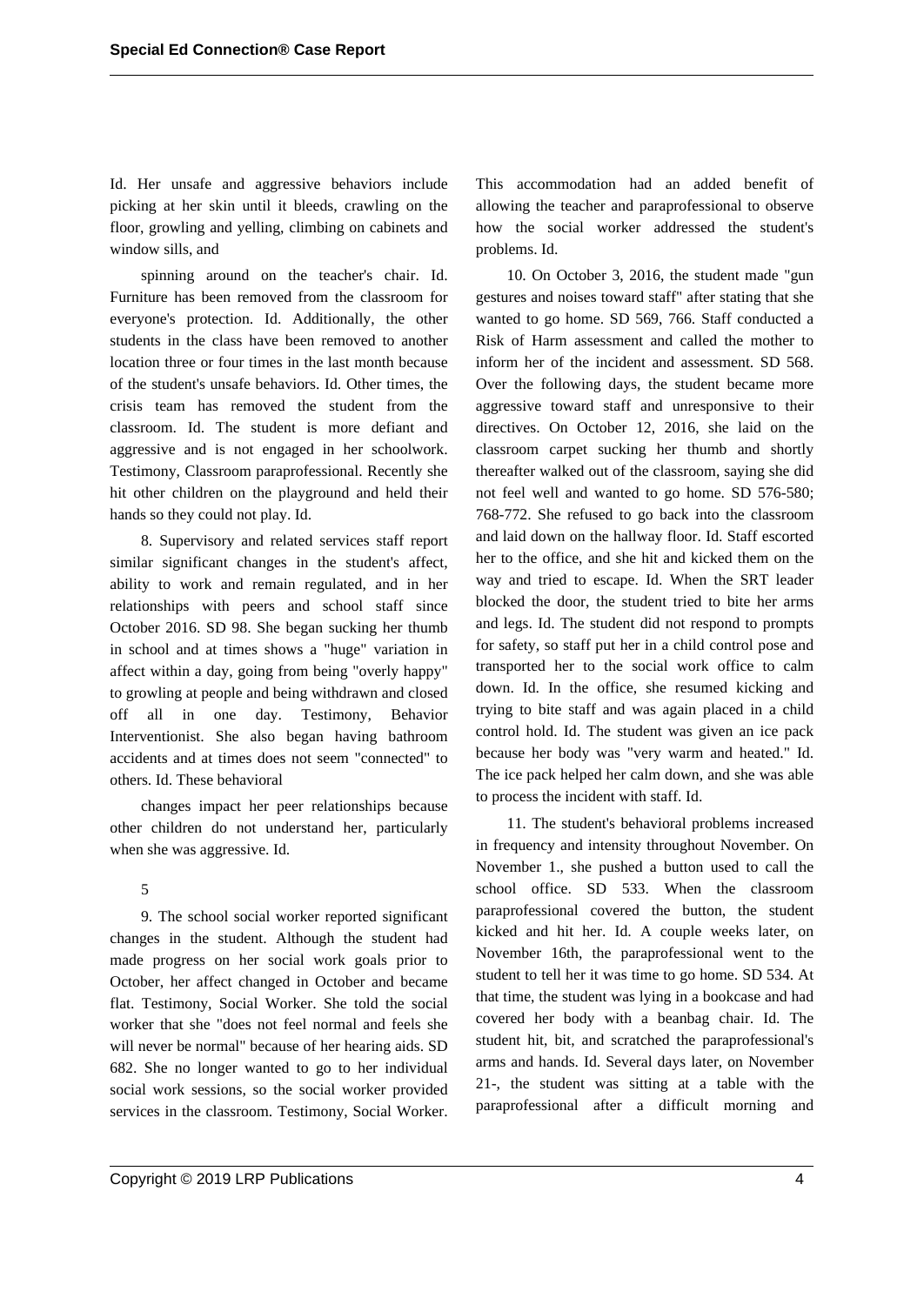suddenly got up, moved toward the paraprofessional and head-butted her. SD 535, 536; SD 561-563;

6

Testimony, Paraprofessional. Later in the afternoon, the student punched, kicked, hit, and tried to bite the paraprofessional, and wrote on the paraprofessional's shirt with a black marker. Id. See also, SD 561-563. The next day, the student had difficulty ending a break, despite being told numerous times that the break was over. SD 582. She pushed past staff at the door and went into the hallway, where she hit, kicked, pushed, and grabbed at staff who were there. Id. After about 10 minutes, she ran down the hallway to the front door, yelling for her mother. Id. The SRT leader blocked the student from the door, and the student repeatedly tried to bite the SRT leader's arm and leg. Id. The SRT Leader placed the student in a child control pose and with assistance from another staff, transported the student to the social work office. Id. The student's aggressive behaviors continued, including attempts to bite staff. Id. The student was given an ice pack because her body was very warm, and she then was able to calm down and process the incident with the SRT leader. SD 582.

12. On November 28.h, the student refused to do her work or unpack her backpack for an extended amount of time and then began breaking and writing on classroom items. SD 589. The behavior interventionist was called to the classroom and tried to redirect the student; however, the student became aggressive and hit and kicked her. Id. The student was transported to the calm down room, where she continued hitting and kicking staff. Id. Staff held the student several times, but each time they released her, she immediately became aggressive - hitting, biting, head butting, pinching, kicking, and spitting on staff. SD 589, 590. At one point, the student "urinated on herself, crawled in the urine and then smiled" at the behavior interventionist. SD 590. The incident lasted from 10:27 a.m. to 3:55 p.m. SD 591, 592. During that time, the student kicked and hit staff over 400

times (including attempts), head-butted staff 14 times, bit staff 50 times, spit in staff faces 17 times, and pinched staff 12 times. SD 588-593. Staff held the student in a CPI child hold 16 times, with holds lasting between 40 seconds and six minutes. SD 593. Staff communicated with the student using verbal redirection, American Sign Language (ASL), and visual reminders to ensure communication. SD 589. At one point, the student removed her hearing aides and tried to pull them apart. Id.

13. The following day, November 29h, the student told a peer "if you tell on me I will hurt your" and told another "if you don't play with me tomorrow I will hurt you." SD 606. She then refused to leave the room when asked to do so. SD 596; 754. She ran to the classroom library, and

1 The terms "aide" and "paraprofessional" are used interchangeably in this Decision.

7

after refusing staff requests to leave the room, staff guided her out of the classroom. Id. She kicked the staff who removed her from the classroom. Id. Staff transported her to the break room because she refused to walk there when she was in the hallway. Id. In the break room, she dropped to the floor and continued screaming. Id. During the incident, she hit staff twice and made one attempt to bite staff. Id. She also spit on the floor and soiled her pants. Id.

14. The student's aggressive and oppositional behaviors continued in December, resulting in several disciplinary referrals. On December 6.h, she had a difficult time ending her computer time and ignored the paraprofessional's instructions to stop or staff would turn off the computer. SD 537. The paraprofessional told her again to close the program, and when the student refused to comply, the paraprofessional reached over to turn off the computer. Id. The student grabbed the paraprofessional's hand and bit her opposite arm. Id.; SD 564. Several days later, on December 13'', the student asked to go to the office to pick up something for her sister. SD 538. When teacher asked her to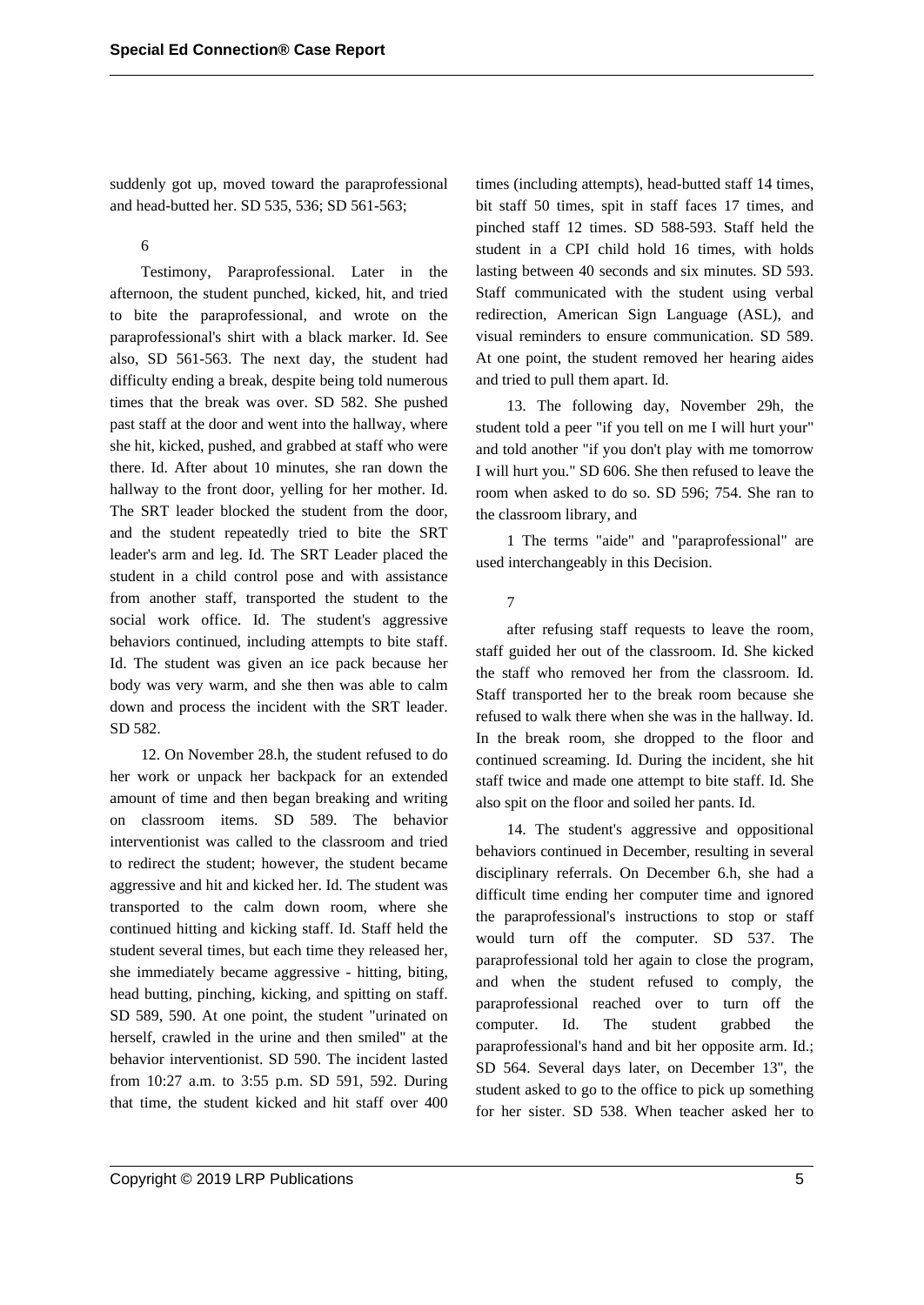complete her work first, the student walked to the door and said "you think you can stop me?" and left the room without permission. Id. Later in the day, the student did not want to leave the classroom and began pushing, hitting, and biting staff. SD 608. She "wanted to go home not to girl scouts or daycare." SD 610. She had been unengaged for most of the day and threatening staff with pencils. Id. Between 3:04 when the incident started and 3:26 when it ended, the student made 14 direct head butts, three direct bites and punches, and several bite attempts to staff. SD 608; 808. Staff held the student in a child hold twice, and she started to cry and calmed down. Id. The nurse reported that the student had no injuries after the incident. SD 609. The mother took the student to the doctor later that day, and the doctor's report indicates that the student had two bruises on her right lateral scapula. PD 165-167. The parent filed a police report and a report with the Department of Children and Family Services. PD 168. Both reports were unfounded. Testimony, social worker.

15. The next day, the student refused to go with the hearing itinerant for services and pretended to punch the hearing itinerant. SD 613-616. After a break, the student refused to leave the bean bag chair and then hit and kicked staff who removed her. SD 614. Staff transported her out of the classroom, and she head-butted staff 10 times and made six bite attempts and one direct bite. Id. The nurse observed the student at the end of the incident and reported no injuries. Id. Later, the mother brought the student to the nurse's office and showed the nurse some bruises that the

#### 8

student said she had gotten when the door on the behavior room hit her. PD 21, 22. The student had told her mother that she was alone when the door hit her. Id. On December 22-, the student refused staff help when she was having trouble with her book bag at the end the day. SD 539. When the paraprofessional tried to help her, the student grabbed her hand and pulled her fingers. Id. The school social

worker increased the number of service minutes she provided to the student beginning in December so that she could be available at crisis times. Testimony, social worker; SD 141, 142.

16. In January 2017, the student's daily behavior sheets report disruptive and unsafe behaviors throughout the day. These behaviors include walking on chairs, growling at other students, refusing to do schoolwork, repeatedly kicking chairs, pushing furniture into staff, and physical aggression toward staff and self-injury (e.g. picking at skin). SD 403-457. On January 11., she kicked chairs and pushed a table into staff and head-butted, punched, bit, and kicked staff throughout the day. SD 410-417. On January 27', she kicked another student in the stomach while they were talking with each other. SD 540.

17. During the first couple weeks of February, the student needed re-directions throughout the day. SD 460. On February 15h, she ignored two warnings that her computer time was over and that it was time to go home. SD 490. After a couple more warnings, the paraprofessional turned off the computer and tried to comfort the student, who then pushed the paraprofessional away. Id. The student turned the computer back on and refused to follow staff directives. Id. Additional staff came in to assist, and when a staff person removed the computer, the student head-butted her. Id. The student bit one person three times. Id. The student was briefly held and then settled down and was able to walk with staff to the bus to go home. SD 491. The next day at recess, she told some classmates that she would shoot them if they came to her house. SD 494. She needed redirections throughout the day, and at the end of the day, she tried to bit the paraprofessional. SD 497.

18. On February 2F, the crisis team was called to the student's classroom because she was throwing crayons at her classmates, who shouted when they got hit. SD 626. Testimony, Student Serv. Adm. Some of the team removed the other students from the room. Id. The student hit a staff person in the face and kicked her multiple times in the chin. Id. Staff tried to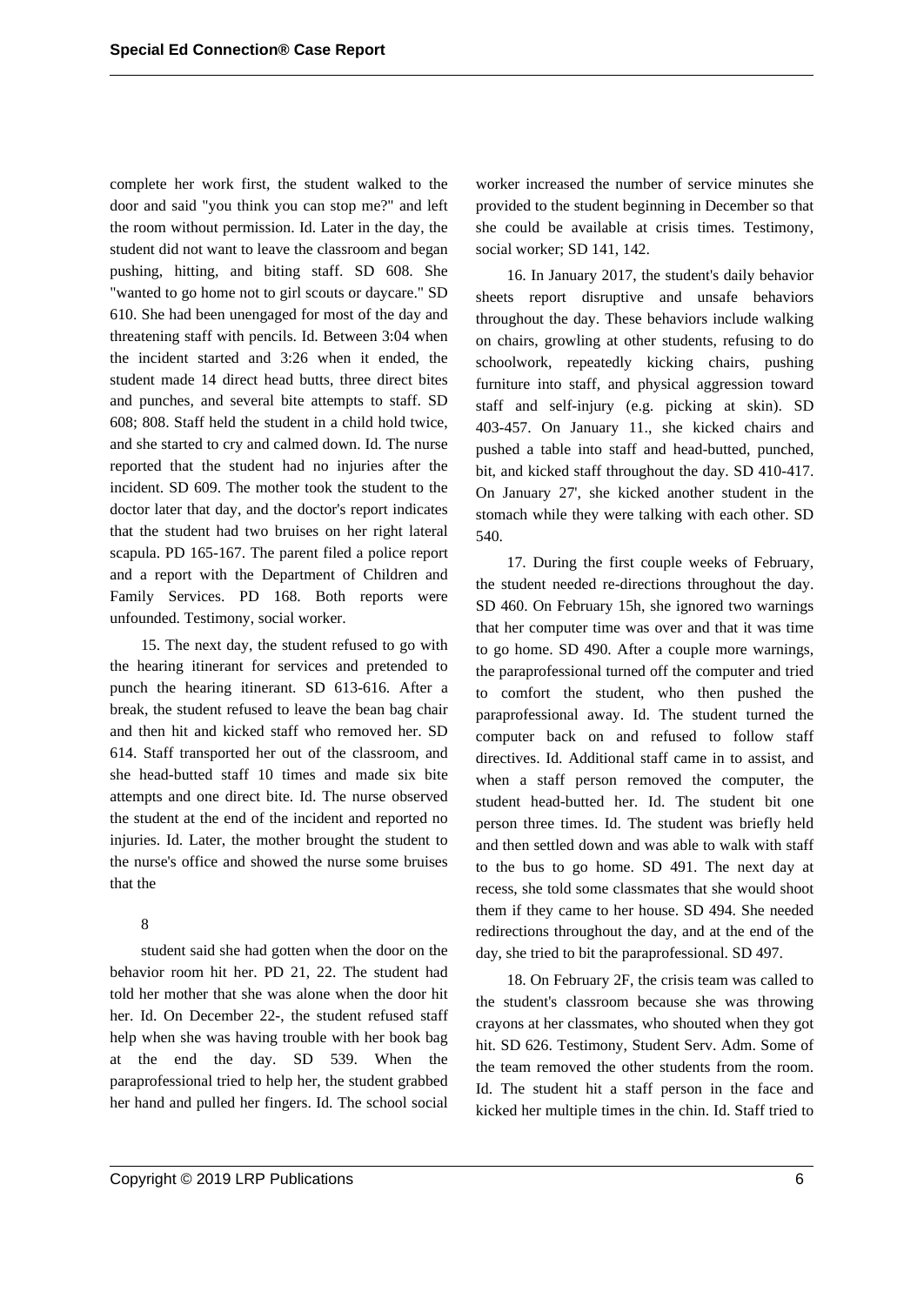transport the student, but she dropped to the ground and wandered around the room throwing things. Id. When a staff person went near her,

9

the student growled, kicked, punched, and tried to bite the person. Id. She hit one staff person four times with a clipboard. Id. Staff tried to transport her a couple more times but were unable to do so. Id. During the 90 minute incident, the student bit staff 23 times and attempted to bite 57 times, hit /struck staff faces 57 times, punched 13 times, scratched 3 times, and threw property 22 times. SD 628, 630. The nurse checked the student after the incident and found no injuries. SD 628. Staff were "extremely concerned" about the student's mental health and inability to use staff to calm down and for support. Id. Staff also reported that the student was "unable to process events in a rational manner" and was unresponsive to techniques used to help her express her feelings appropriately. Id. The following day during recess, the student grabbed a peer's hand and squeezed it until it turned red. SD 541.

19. At the end of recess on March 1-, the student refused to go back to class. SD 634, 635. Staff escorted her back to class, and she settled in and was able to work until the other students returned. SD 634. She then put crayons in her ears, yelled at her classmates, and refused to return scissors to the teacher. Id. When crisis staff arrived, the student was pacing and breaking crayons and teacher's items. Id. Staff removed the other students from the classroom. Id. The student was unable to respond appropriately to staff directives and queries and tried to bite staff when they attempted to take supplies from her. Id. She pinched and pushed staff and then became more aggressive: kicking, hitting with an open hand, punching, and biting and attempting to bite. Id. She picked at her nose until it bled and told staff "you did this to me." Id. She pushed her way out of the classroom and became aggressive when staff blocked her from entering a room in which other students were working. Id. She ran to the front office, hit and

punched staff. Id. Staff held her briefly and, when they released her, she again became aggressive and was transported to the SRT leader's office. Id. She returned to class approximately 90 minutes after the incident began. Id. However, crisis staff were called back in shortly thereafter because the student was refusing to go out to classes. Id. She laid on the floor and began screeching and biting her arm. Id. The

behavior interventionist held her in a child hold for a few minutes, and after being released, the student slapped the staff person four times and was held again. Id. The nurse checked the student three times and found no injuries on her. SD 638. In debriefing the incident, staff hypothesized that the student was worried that she would be in trouble for having told at peer at lunch that she was not allowed to eat. SD 639. The student has difficulty verbalizing what is upsetting her and becomes aggressive when she is unable to do so. Id.

## 10

20. The following week, on March 7h, the student repeatedly patted a peer on the back, ignoring the teacher's instructions to stop. SD 957B. At lunch, she kicked another student and ignored the lunchroom supervisor's instructions to go to the office. Id. When she returned to the classroom after lunch, she needed redirections all afternoon but did not show any physical behaviors. Id. The following day, she directed several behaviors toward her classmates: growled at a student, spit in another's face, put her middle finger up to a classmate, and kicked a peer who came near her. SD 957E, F. She then directed her aggression toward staff: punching, head-butting, pinching, and hitting with a book. SD 957H.

21. On March 9., the student had several difficult interactions with peers: she argued with a student in line at arrival, yelled in another student's face, told a student she was going to pull the student's pants down, and said to another "better watch it or I will hit you again." SD 957L. After lunch, she was non-compliant with the teacher's instructions and took her hearing aids out and plugged her ears so she could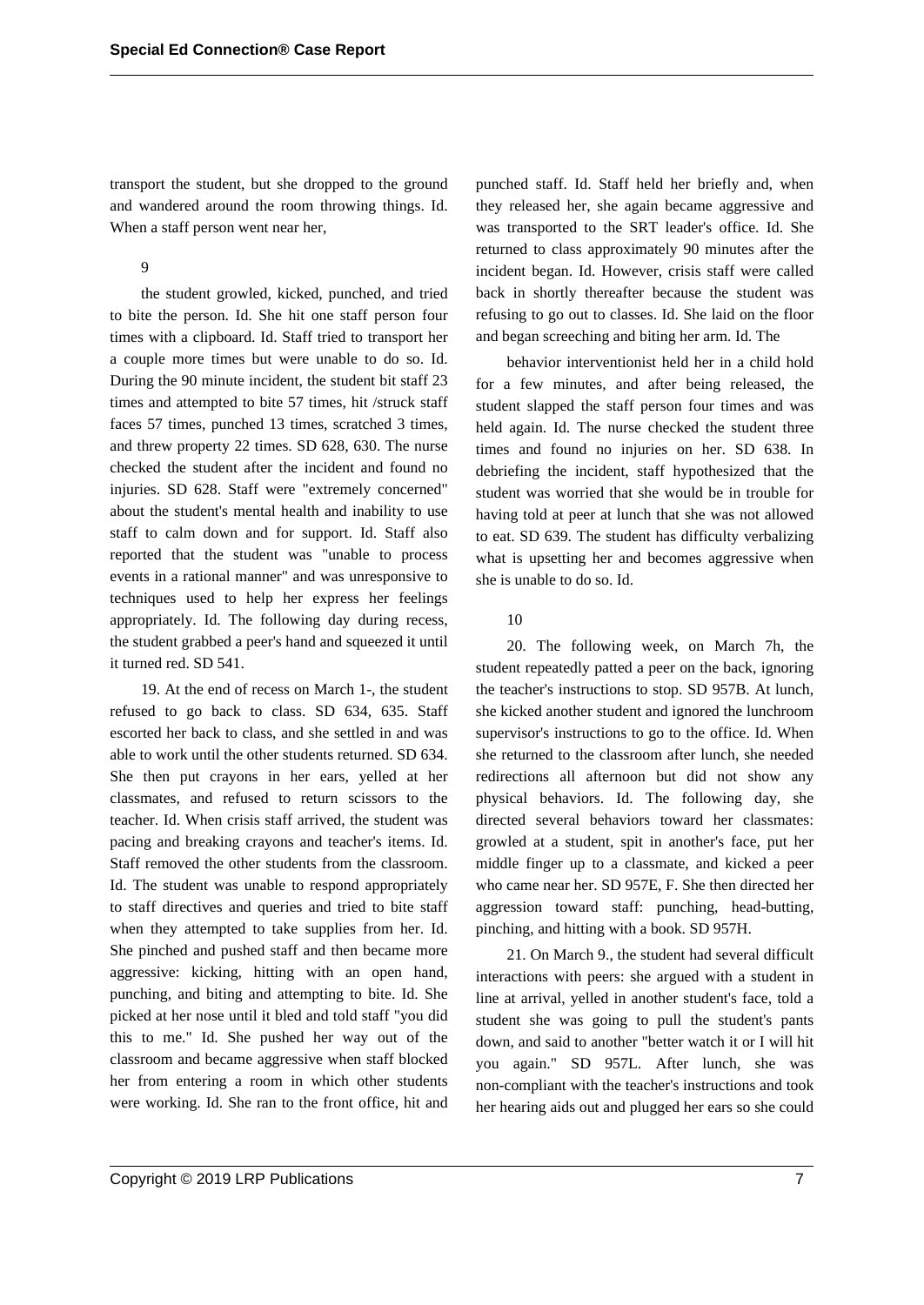not hear the teacher. SD 957M. She refused to comply with the teacher's instructions for most of the afternoon. SD 957N-Q. At the end of the day, she stood on a table, hit a staff person and punched the person in the face and glasses. SD 957S; SD 971, 973. In the car line, she smacked a 5th grade student in the face, breaking his glasses. SD543, 9571. The student was given a two-day suspension - March 10' and 13' for these incidents. SD 543, 969, 971.

22. On March 15h, the student refused to get off the computer at the end of library time and yelled at and hit the general education teacher. SD 643. The incident quickly escalated as she punched at the teacher's crotch and kicked her in the stomach. Id. The student was transported to the calm down room, where she picked at scabs on her toes and lip and kicked, hit, bit and head-butted staff. SD 644. The incident lasted just over an hour. SD 643, 644. The nurse examined the student and reported that she had no injuries. SD 645. Staff had scratch and bite marks. Id.; SD 647-652.

23. On March 20., the student refused to put some work away and then climbed on a cabinet. SD 548. Initially, she refused to comply with staff directions to get down but then jumped down and began to hit, bite, kick, and pinch staff. Id. She also told staff to "stop or I will beat you up." Id. She ran out of the room and through the hallway to the front office, where she continued her aggressive behaviors toward staff, including biting, hitting, and scratching staff. Id., SD 550, 552-555. The student also took off her shirt. SD 548. The school was put in a soft lockdown. The nurse observed the student after the incident was over and reported that she

# 11

was "uninjured, noted same irregular marks on her back that were noted on 3 /17/17. Student had full range of motion of extremities. No grimacing was noted." SD 550.

24. The district's behavior interventionist has been working with the student and staff since December 2015. Testimony, Behavior Interventionist

(Beh. Int.). She has 10 years of experience as a behavior interventionist, has conducted local and national trainings, and also was a teacher for the hearing impaired. Id. When she began working with the student, she was in the student's classroom full-time to work with the student and train the staff. Id. She meets with the staff on a bi-weekly basis to review notes and make changes to the student's behavior plan, as indicated by data on the behavior changes. Id., SD 125-129. Staff send her their behavior charts each day so that problems can be noted and addressed quickly. Testimony, Beh. Int. When the student's school team contacts the behavior interventionist because of the student's aggression, she goes to the school to support the team. Id. She instructs staff to be "cautious" in approaching the student and to look at her non-verbal behavior. Id. If the student is sucking her thumb, staff need to take time in approaching her. Id. If the student is excited, staff can approach her directly. Id. The student is very strong, especially when her behavior is escalated, so holds should be done only as a "last resort." Id. Lately the student has been emotionally labile and has shown concerning behaviors such as purposeful urination and defecation in school, when other children are present, and a significant increase in aggression. Id. Based on the data collected by staff, there is no data to support the mother's concern that the paraprofessional is causing the student's behaviors. Id.

25. Crisis staff are trained to provide choices to the student and to hold her as a last resort. Testimony, Beh. Int. The student has a "smiley chart" that tracks her behaviors and rewards for appropriate behaviors. Id. See, SD §14. The reinforcement system is continually reviewed because rewards do not maintain the same value over time. Testimony, Beh. Int. The parent's input in considered in the rewards; however, it is important to "create a buffer" between aggressive behavior and a reward, such as a pet, to ensure that rewards do not reinforce inappropriate behaviors. Id. The team works to determine the antecedent of a behavior, e.g., transitioning from a preferred activity, and to give the student warnings about expected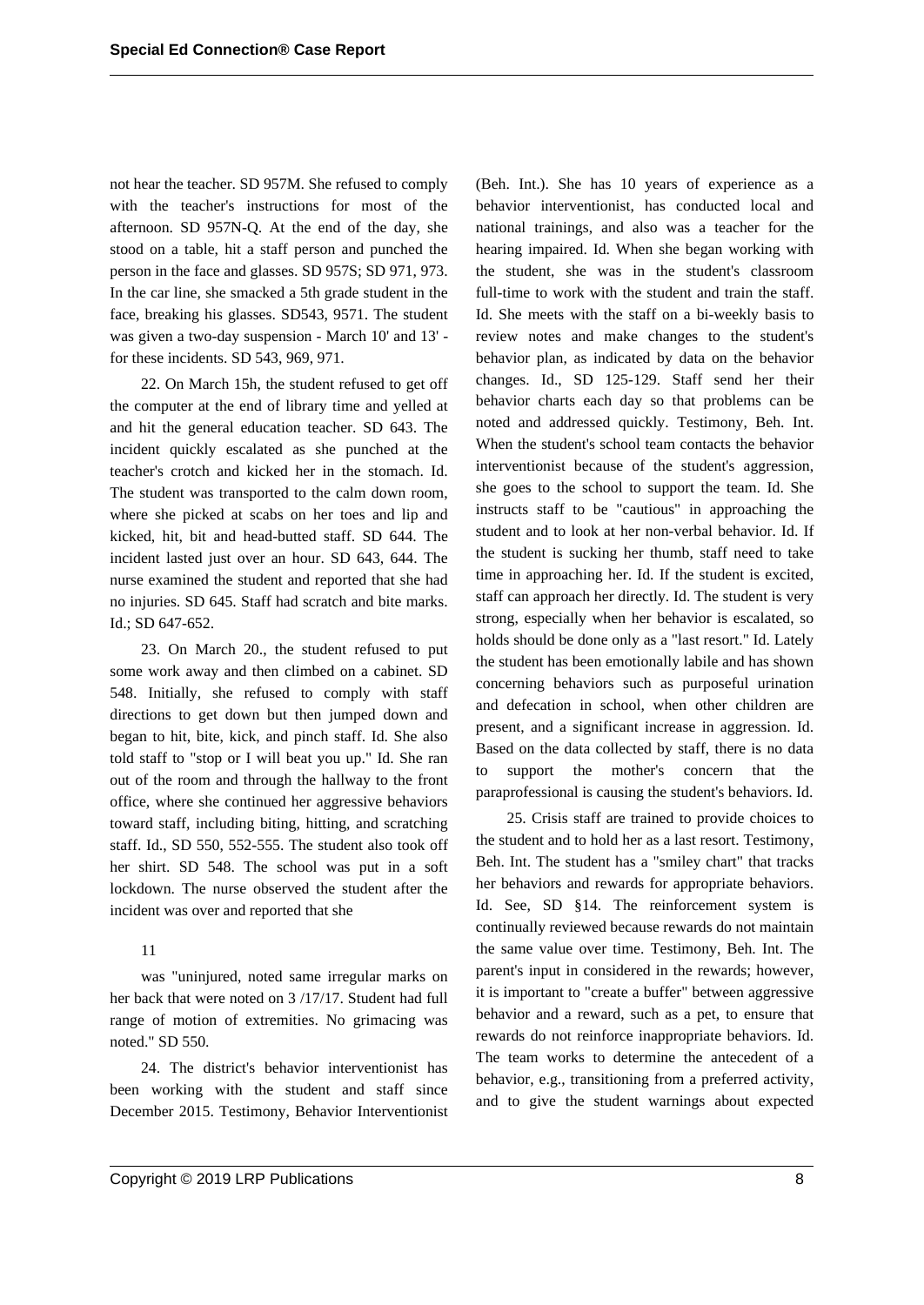#### behavior. Id.

26. The school social worker who works with the student reported significant changes in the student over the course of this school year. Between

## 12

August and October, the student participated in social work services and was making progress. Testimony, Social Worker. However, starting in October, the student's affect changed from happy to flat, her aggression increased, she did not talk as much, and she no longer had the "tools she used to have" during the school day. Id. In December, the social worker started providing services in the classroom because the student refused to attend sessions in the social work office. Id. Between January and March, the student frequently left the classroom when the social worker arrived for in-classroom work. Id.

27. The social worker is part of the crisis team. The amount of time she spends with the student is approximately double what the IEP requires because of time she spends on crises. Id. In the past few weeks, the student has been exhibiting new behaviors: pushing at the crotch area, pulling down shirts, and removing her own shirt two times. Id.

28. The student' general education teacher also reported an increase in unsafe behaviors over this school year. The student struggles with coping in class, especially when she must do non-preferred activities and during transition times. Testimony, Teacher. The other students are afraid of the student, and she gets "territorial" regarding who can play with whom. Id. Within the past month, the teacher has had to remove the other students from the classroom three or four times due to the student's behavior. Id.

29. The student services administrator ("SSA") is part of the student's IEP team and crisis team and is CPI certified. Testimony, SSA. She has observed the student in class at least six times and attends the bi-weekly planning meetings. Id. She was part of the February 21- incident and was bitten by the student three times. Id. She was part of the March 20th crisis team that responded to the student's escalating behavior in the classroom. The student ran from the classroom toward the school's front door and then into the school office. Testimony, SSA. She made 30 direct hits to the staff. Id. The student removed her shirt, and the SSA noted marks on the student's back, which the nurse thought were caused by eczema. Id. The SSA had the building put on a soft lockdown out of concern for the student's privacy and because of her "intense and severe" behaviors. Id. She also called SASS to conduct a mental health evaluation of the student; however, when the mother arrived, the mother wanted to have the evaluation done at home. Testimony, SSA.

30. The IAES placement proposed by the district is the all. program at anillallat Elementary School. The UM program is a self-contained

#### 13

special education program for students whose needs exceed what is offered in a general education environment. Testimony, ow Director. The program integrates social work support into the classroom by having two full-time social workers in each WINN/classroom. Id. There are four

gam classrooms at and the one proposed for this student

is the kindergarten/ first grade classroom. Id. The classroom has one teacher and two paraprofessionals. Id.111111111students have access to their general education peers from the start of the program, through participation in specials (music, art, etc.), gym, lunch and recess. Id. WIPP Chas a sensory support room with various equipment and materials to address students' sensory needs. Id. An occupational therapist provides services within the 411.1111101classroom to address the students' sensory regulation problems. Testimony, Beh. Int. Each 1111110 classroom also has a community class for 30 minutes each day to provide direct social skills instruction within the classroom environment. Id. 110.1111 also has an isolated time out room, which would be helpful in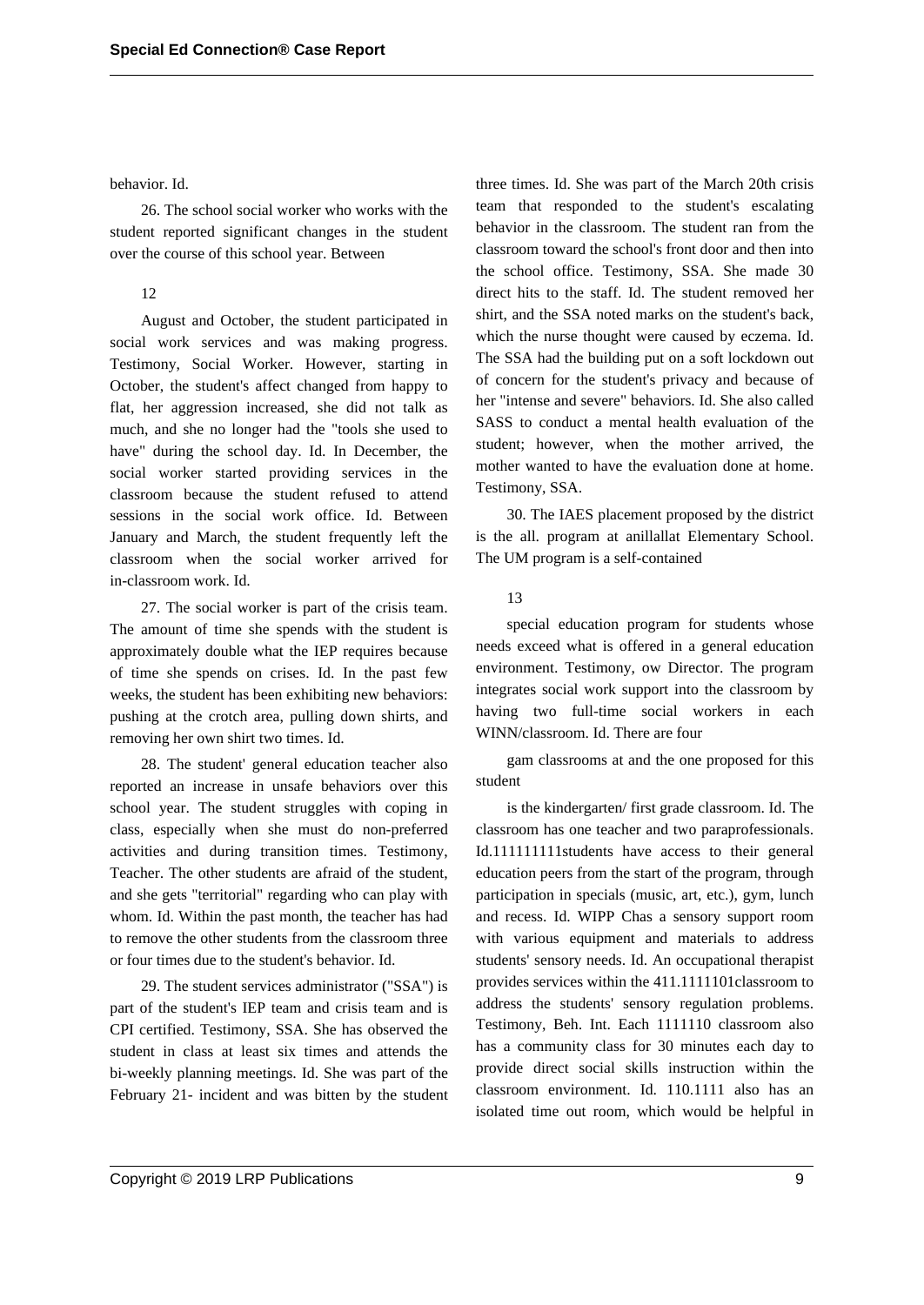addressing the student's attention-seeking behaviors. Id. The behavior interventionist is at liaim on a daily basis, working in the classrooms. Id. If an IAES placement is ordered, the behavior interventionist would develop a transition plan for the student and would train staff who would work with the student. Id. The student's current hearing itinerant has asked to work with the student if she is placed at 11111111111111111. Testimony, Hearing Itinerant.

# CONCLUSIONS OF LAW

Based on the above Findings of Fact, the parties' closing statements, and this hearing officer's legal search, the undersigned makes the following Conclusions of Law:

1. The student's affect, demeanor, and daily functioning have changed considerably since October 2016 and now adversely impact her throughout the school day. 76. Initially, staff noticed changes in the student's self-regulatory behaviors such as sucking her thumb during school, going from "overly happy" to growling at people, having bathroom accidents, and being withdrawn. Id., U.

2. In October 2016, the student's behaviors became physical and directed toward others. On October 3-, a Risk of Harm assessment was done because the student had made "gun gestures" toward staff. 19. A little over a week later, the student hit, kicked and tried to bite staff who intervened after she walked out of the classroom. Id.

# 14

3. Substantial evidence shows that the student's behaviors escalated in intensity and frequency throughout November. Her aggressive behaviors were primarily directed toward the classroom paraprofessional, who works closely with the student throughout the school day. The paraprofessional was injured numerous times by the student in November. The student hit, bit and scratched the paraprofessional on November 16.. 110. Several days later, the student head-butted the paraprofessional and later in the day punched, kicked, hit and tried to bite her. Id.

4. The student's aggressive behaviors were not confined to the paraprofessional. There is substantial evidence showing that the student hit, bit, and kicked staff who assisted in interventions and transports to move the student to a safe and quiet location. Id. On November 28., the student hit and kicked staff, or attempted to do so, over 400 times in an incident that began when the student refused to do school work and then lasted nearly the entire school day after she had to be removed from the classroom for aggressive behavior. 111. She also head-butted, pinched and bit the staff involved in the incident and urinated on herself. Id. The following day, she verbally threatened to hurt two other students. Id.

5. The uncontroverted evidence shows the student's aggressive actions toward staff increased in December 2016, thereby increasing the likelihood of injury to staff. The student's behaviors often occurred during routine daily activities, such as when staff instructed her to end a preferred activity, e.g., computer time, or insisted that she complete her work before doing something else. 113. The paraprofessional was injured on December 6th when the student bit her arm as she reached over to turn off the student's computer. Id. On December 13', the student bit, punched, and head-butted staff numerous times at the end of the day. Id. The following day, the student hit and kicked staff who removed her from a beanbag chair. 114.

6. There is substantial evidence showing that the student's physical aggression toward staff continued and increased between January and March 2017, resulting in staff being head-butted and repeatedly bitten, hit, and punched by the student. 11 15- 17.

7. Additionally, the evidence shows increasing safety concerns for other students due to the student's escalated aggressive behaviors. The student has moved from verbal threats to shoot or hurt peers to actions, which include spitting at peers, kicking a student in the stomach, grabbing a

## 15

peer's hand and squeezing it until it turned red,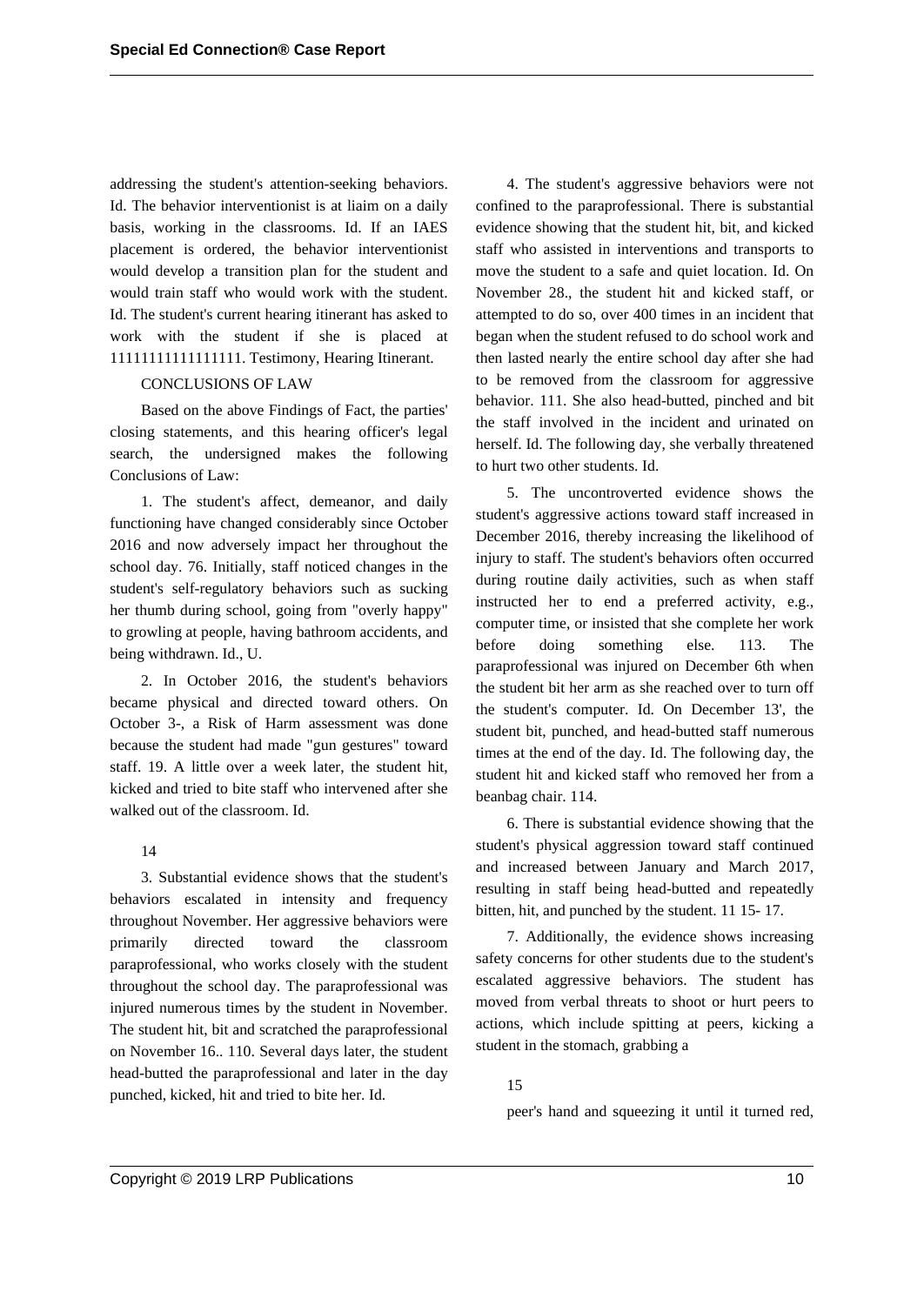and breaking a student's glasses. 1115-20.

8. The evidence also shows that the student has injured herself at school, by picking at picking at her skin and at a scab, picking her nose until it bleeds, and biting her arm. 1115, 18, 21.

9. Based on the above factual determinations, the undersigned finds that the district has shown that maintaining the student in her current placement is substantially likely to result in injury to the student or to others.

10. The evidence also shows that the district made reasonable efforts to minimize the risk of harm in the student's current placement. The social worker provided services within the classroom when the student initially refused to go the services in the social worker's office. 18. She also significantly increased the student's social work minutes as the student's behavioral problems increased. 126. The behavior interventionist met with the crisis team bi-weekly, and staff provided her with daily data sheets on the student's behaviors. 123. This allowed the team to update the student's BIP as needed to address the student's increasing behavioral needs. The classroom paraprofessional spent the majority of her time with the student, although the IEP does not require a 1:1 aide.

11. The district's proposed IAES placement in the egue program with the

community class at School is able to implement the student's

IEP and provide the instruction and services designed to prevent the undesired behaviors from recurring.

# ORDER

#### IT IS ORDERED THAT:

Within five school days of receipt of this Final Decision and Order, the district shall convene an IEP meeting with appropriate Pioneer and Wood View staff and the parent to develop an IEP for the student's 45-day IAES placement at

41111110m.

1. The IEP shall include:

a. Placement in the K-1- grade NM program;

b. Community Class;

c. Related services, including hearing itinerant services, social work, and occupational therapy; and,

16

d. Bus transportation.

2. The IEP shall also include a transition plan to help the student successfully

transition from her current placement at School to the placement

at 411/111111110.

3. The student's transition to, and placement atifiliffilit shall begin after the district's spring break, on or about April 17, 2017.

Within 45 calendar days of receipt of this Order, the MOM. gINMIMIMJEMIIt School District allekshall submit proof of compliance to:

Illinois State Board of Education Program Compliance Division 100 North First Street

Springfield, Illinois 62777-0001

REQUEST FOR CLARIFICATION

Either party may request clarification of this decision by submitting a written request for such clarification to the undersigned-hearing officer within five (5) days of receipt of this decision. The request for clarification shall specify the portions of the decision for which clarification is sought, and a copy of the request shall be mailed to the other party(ies) and the Illinois State Board of Education. After a decision is issued, the hearing officer may not make substantive changes to the decision. The right to request such clarification does not permit a party to request reconsideration of the decision itself, and the hearing officer is not authorized to entertain a request for reconsideration.

RIGHT TO APPEAL

This decision is binding on the parties unless a civil action is timely commenced. Any party to this